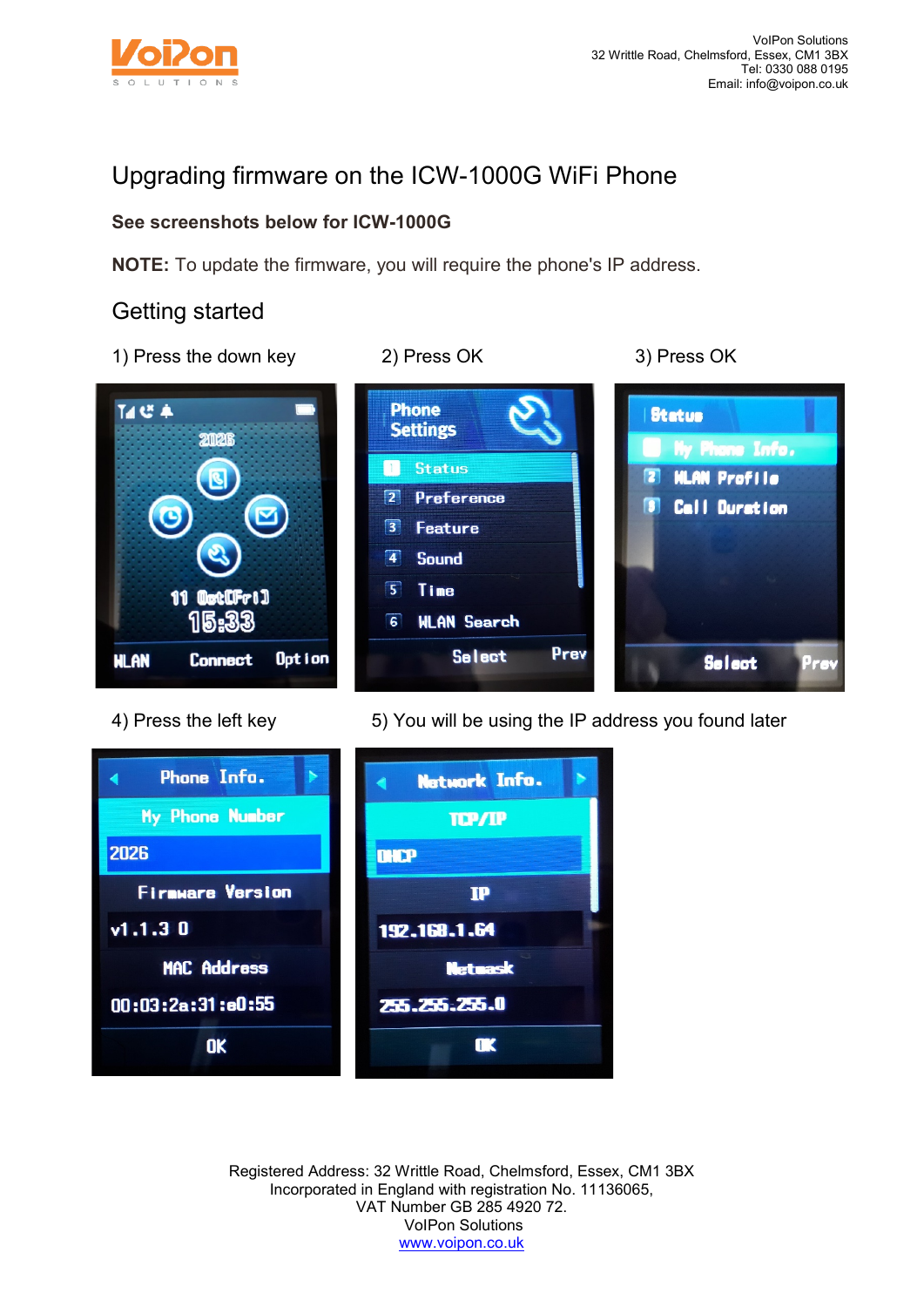

6) From a web browser on a PC located on the same network, type the IP address noted in step 6, and add **:8080** to the end (for example **[192.168.1.64:8080](http://192.168.1.25:8080/)** if the IP was 192.168.1.64)



7) Enter the password ("000000" for example).

8) Login using the password In the top right, select **[Setup]** ID is **admin** PW is **000000**

| $\leftarrow$ $\rightarrow$<br>192.168.1.64.8080/main.htm<br>C<br>Phonebook      |                                     |               |                          |                                                                                                 | 20 6   [Setup]   [Logaut] |           |
|---------------------------------------------------------------------------------|-------------------------------------|---------------|--------------------------|-------------------------------------------------------------------------------------------------|---------------------------|-----------|
| Refresh Delete<br><b>Name</b><br>Number 1<br>It is not registered phone manber. | Number <sub>1</sub><br>Logir<br>ID: | <b>Direct</b> | <b>Bending</b> Receiving | Name<br>Key nunber.<br>@ Mobile v<br>O Mobile .<br>O Mobile<br>O Mobile<br>O Mobile<br>essail I | Linassigned . Edit        | PhoneBook |
| 0.500                                                                           | PW:                                 | Login Cancel  |                          | enuil 2<br>Messenger<br>Meno<br>Save Cancel                                                     |                           |           |

Registered Address: 32 Writtle Road, Chelmsford, Essex, CM1 3BX Incorporated in England with registration No. 11136065, VAT Number GB 285 4920 72. VoIPon Solutions [www.voipon.co.uk](http://www.voipon.co.uk/)